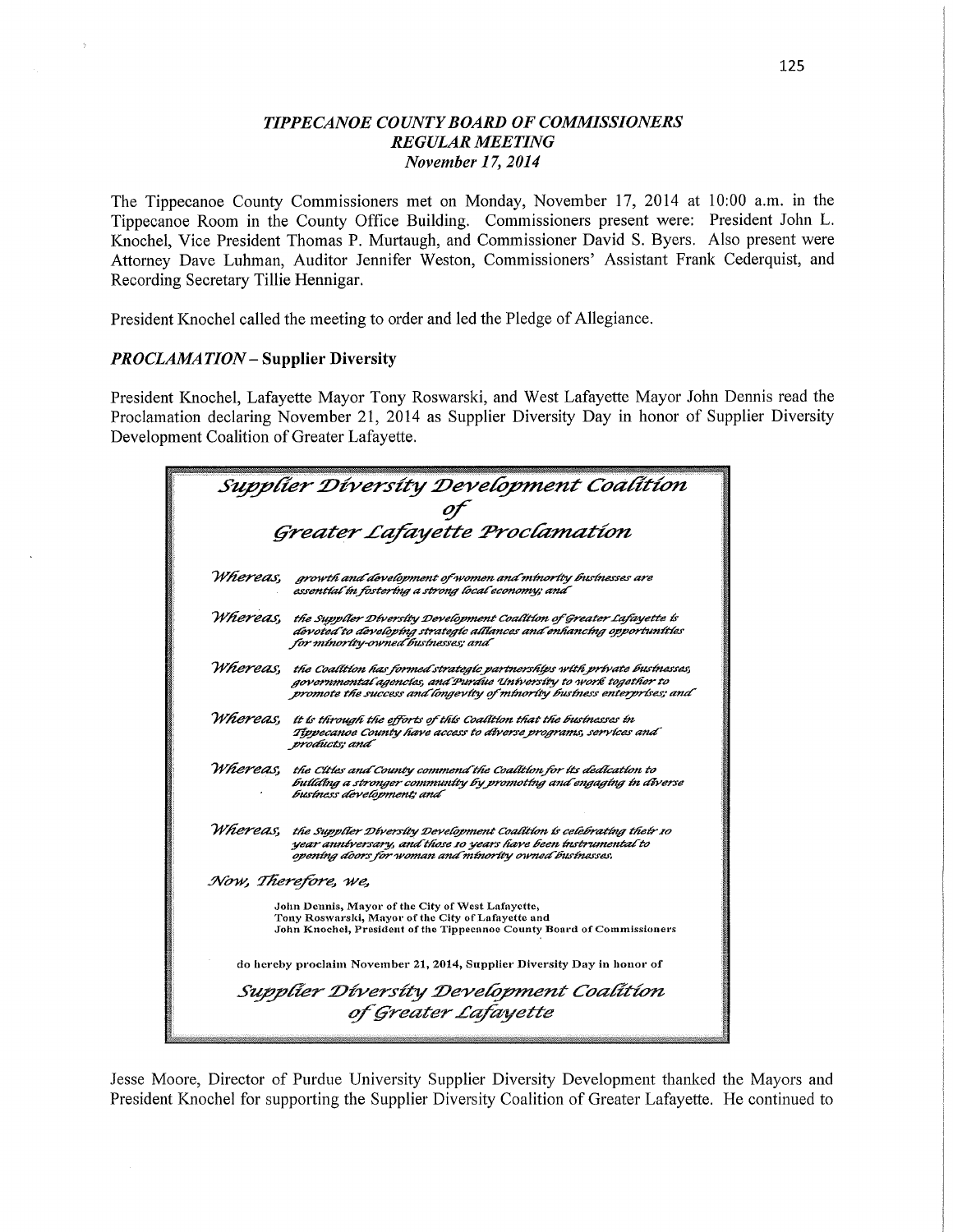say the relationship/partnership event has been presented for ten years with the idea of introducing women and minority businesses to decision makers at Purdue University and several larger employers of Tippecanoe County. Andrew Antonio from Ivy Tech is a member of the Coalition and is present today. Members are from companies including Caterpillar, Alcoa, IU Health, Tate and Lyle, and Kirby Risk, among others. The  $10<sup>th</sup>$  anniversary of the event will be celebrated this Friday and will include four women and minority business owners who have been successful in competing and providing services under contracts to coalition members. Three breakout sessions will provide sessions for 1) construction and related products; 2) IT communications and marketing; and 3) products and commodities. The awards luncheon will include a special celebration of the ten year anniversary and keynote speaker David H. Kummer from Nanshan America.

#### *APPRO* VAL OF *MINUTES*

**I.** Commissioner Murtaugh moved to approve the minutes of the regular meeting held November 3, 2014, second by Commissioner Byers; motion carried.

#### *PRESENTATION* OF *A* CCO *UNTS* PA *YABLE VOUCHERS* and *PAYROLL CLAIMS*

**ICOMMISSIONER Murtaugh moved to approve the accounts payable vouchers for November 5, 6, 7,**  $\sigma$ 13, 14, and 17 with exception to invoice 842, payable to Dentist Dennis Carter in the amount of \$1,500; the invoice requires further review by the Sheriff. Commissioner Murtaugh also moved to **approve** payroll vouchers for November 7, 2014 as submitted without exception, second by Commissioner Byers; motion carried.

# *HIGH* WA *Y* **—** *Opal Kuhl*  **Mechanic Tool Stipend Policy** for **Highway Maintenance Garage**

Highway Director Kuhl discussed tool use at the garage and the mechanics who supply the tools. She explained that the mechanics supply their own tools and tool chests at an investment of approximately \$10,000. The tools get broken or "borrowed" creating an expense to keep and maintain tools. **A** decision has been made to purchase **a** small set of hand tools for use in the garage and those in the field when needed. The mechanics will continue to provide their own tools and tool chest and receive an annual stipend of \$1,500 per year. The wording has been reviewed by Human Resources and the **Auditor's**  office, Director Kuhl requested approval of the policy.

#### **TIPPECANOE COUNTY HIGHWAY DEPARTMENT**

#### MECHANIC **TOOL STIPEND**

It **shall** be the pollcy of the Tippecanoe County Highway **Department that** each Mechanic working at the Tippecanoe County Highway Garage will receive an annual stipend to defray all **" costs** associated with providing and maintaining personally owned tools used In thelr position. The stipend will be **\$1500** per year and will. be **pald** in two payments, one In January for the previous six months of employment and one in July for the previous six months of employment. The first stipend **<sup>a</sup>**new employee will **receive** will be pro—rated from their date of employment to January **<sup>1</sup>**or July 1, whichever **comes first.** 

*0* Commissioner Murtaugh moved to approve the Highway Department Mechanic Tool Stipend as presented, second by Commissioner Byers; motion carried.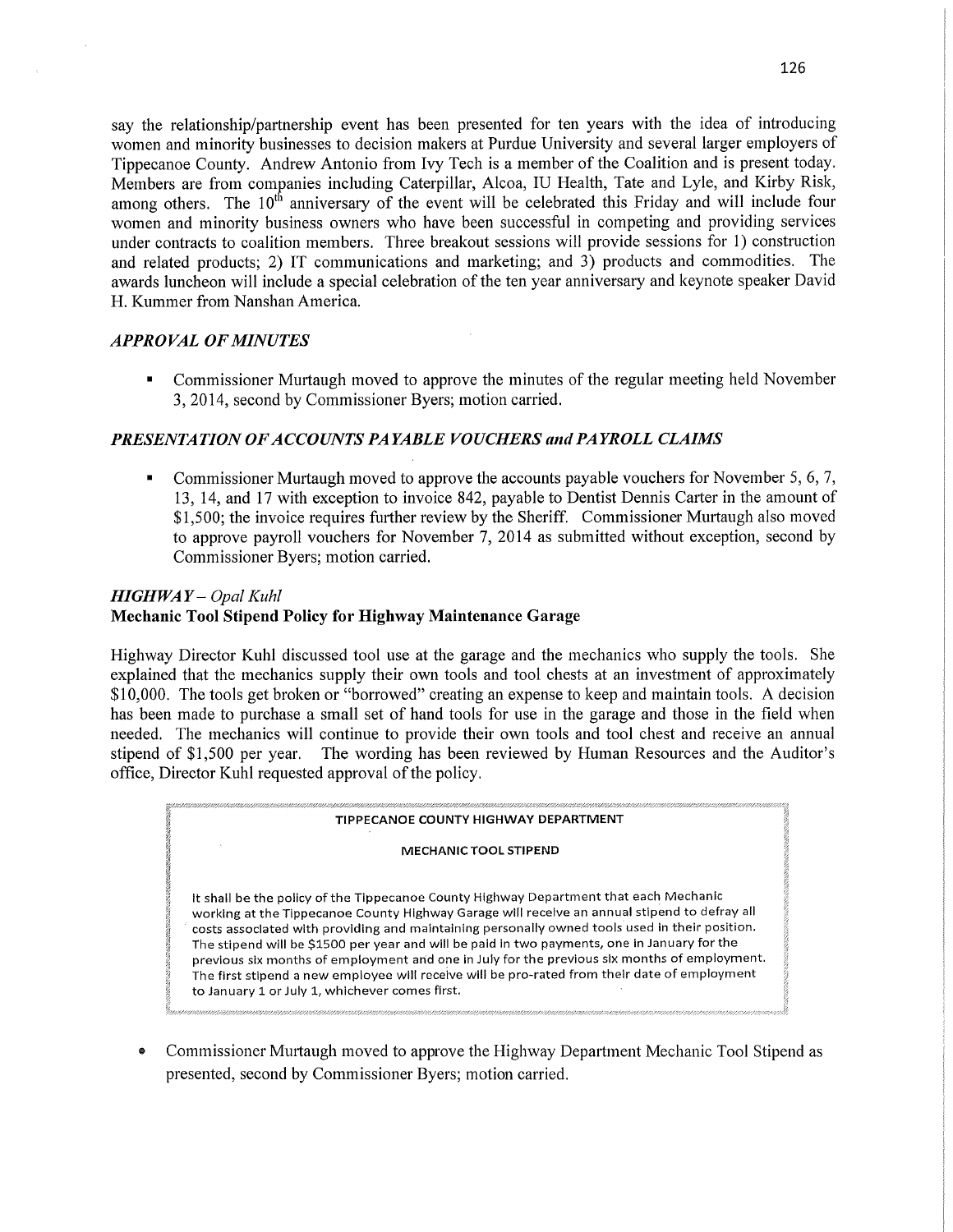### **Award** Bid for **2014 Bridge** N0. 17 Replacement **Project** (located on CR 800 **S over** Wea **Creek)**

Director Kuhl said all bids were reviewed and the bid from Yates Construction Inc. is in order and is the low bidder at \$1,347,525.67. She recommended the bid be accepted.

• Commissioner Murtaugh moved to approve the bid for Yates Construction for Bridge No. 17 in the amount of \$1,347,525.67 as presented, second by Commissioner Byers; motion carried.

#### **Contract** for **Yates Construction** for **Bridge** No. 17

**0** Commissioner Murtaugh moved to approve the contract with Yates Construction for Bridge No. 17 as presented, second by Commissioner Byers; motion carried.

#### **Street Acceptance for Stones Crossing Subdivision, Section Four, Phase Two**

Director Kuhl requested acceptance of five streets in Stones Crossing Subdivision, Section Four, Phase Two. The streets total .573 miles and include 1,465.67' of Basalt Street. 717.25' of Druze Avenue, 115.00' of Ensley Street, 281.56' of Eppingham Drive, and 448.25' of Scoria Street.

**0** Commissioner Murtaugh moved to approve the streets for Stones Crossing Subdivision as presented, second by Commissioner Byers; motion carried.

#### 3 **Year** Sub-Division **Street Maintenance Bond** from **Atlas Excavating, Inc.,** for Stones Crossing, **Section Four, Phase** Two in the **amount** of **\$56,000.00**

*0* Commissioner Murtaugh moved to approve the Maintenance Bond from Atlas Excavating as presented, second by Commissioner Byers; motion carried.

#### *SHERIFF* — *Tracy Brown*  **RESOLUTION 2014-27-CM** — **Authorizing Special Purchase** and **Lease Financing** of E911 Communication **System Upgrade**

Attorney Luhman said the agenda item is the approval of the contract and lease with Motorola for the upgrade of E911 Communication System. There are three steps: 1) Resolution 27, recognizing a special purchase; 2) Resolution 26, determining the need and approving the lease-purchase agreement; and 3) approval of the purchase contract for the system. Sheriff Brown introduced Pat Hughes from Motorola Shamburg and Allen and Adam Williams from RA—COMM, the local Motorola service provider.

Mr. Hughes presented a slide presentation explaining that the current radio system controller the County has will no longer be sold, shipped, or supported at the end of 2016. The base stations and the consoles which are in the three dispatch centers will no longer be supported at the end of 2018. A P25 Communication System, which has been put together by Police and Fire Chiefs and also Sheriffs throughout the country is a standard base system; a system using the same platform throughout the country. The standard base system would allow FEMA and others to use their radios on the County system and those from Tippecanoe County to use their radios in other parts of the state or country. Since 9/11, communications and government agencies have worked together to build one system to work nationwide. The State of Indiana and other large cities including Fort Wayne and Indianapolis are moving toward the P25 System. The system will be expanded to three sites; the three dispatch centers will remain the same with the Sheriff, Lafayette Police, and Purdue University. The system will be more robust with microwave connectivity and recording systems for radio and telephone.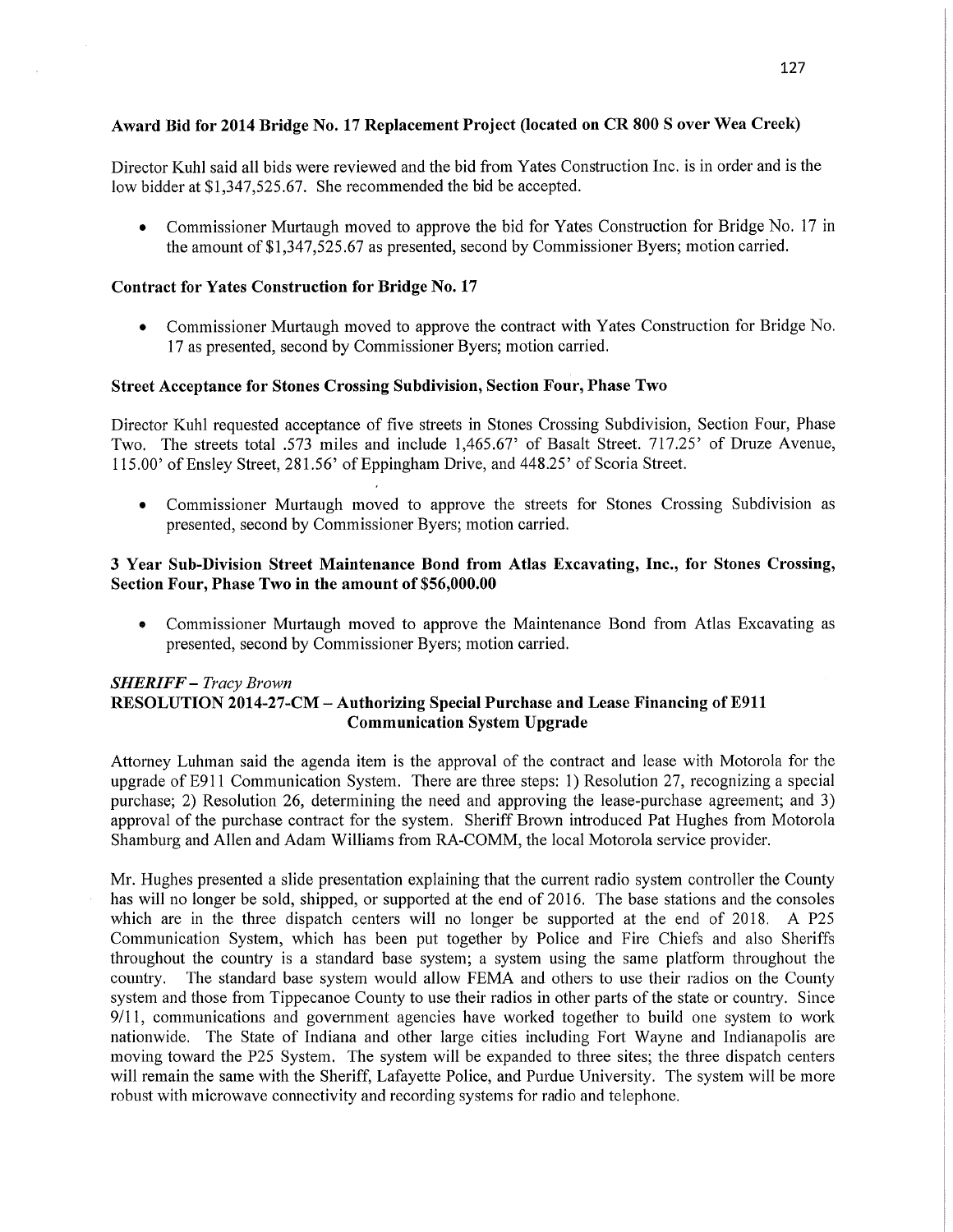Previously, systems were sold, installed, and replaced at the end of their 15 year life. Currently, the industry has changed, dictating that software and hardware be upgraded every year on IT networks. The proposal includes a 20 year life cycle plan. Motorola will come to Tippecanoe County every two years to upgrade the software and hardware. The schedule would include signing the contract today and shipping the equipment in December, 2014; 2015 would allow installation, tests, and training. Pricing includes the infrastructure, microwave, recording, training, project management, engineering, consultant, and the State of Indiana contract pricing with Motorola, totaling \$4.5 million. Some incentives to obtain the lowest price include signing the contract today, shipping in 2014, and signing the 20 year maintenance agreement reduced the total to \$3,808,000.

President Knochel asked what the cost was when 911 was initially installed. Mr. Hughes said the cost was in excess of \$5 million; the cost has come down with smaller computers and infrastructure that is about half the **size.** Sheriff Brown said the annual maintenance fee is currently \$125,000, the new fee will be over \$400,000; the user fees will offset the new fee which will be due 1/1/16. At the end of the 20 year agreement, the equipment and upgrades will be new and paid for. Mr. Hughes said Motorola guarantees to come out every two years; depending on technology changes, changes could be slight or drastic. Sheriff Brown said 911 funds currently bring in approximately \$123,000 per month in user fees, **totaling** approximately **\$1.5** million. The current 911 budget is \$900,000. The surplus will be used to pay the \$294,000 per year for the lease and the maintenance costs. Half of the cost will be paid up front followed by a seven year lease payment.

**0** Commissioner Murtaugh moved to approve Resolution 2014—27—CM Authorizing Special Purchase ad Lease Financing of E911 Communication System Upgrade as presented, second by Commissioner Byers; motion carried.

### *RESOLUTION 2014-26-CM—* **Determination** of **Need** and **Approval** of **Equipment Lease-Purchase Agreement — E911 Communication System Upgrade**

**0** Commissioner Murtaugh moved to approve Resolution 2014—26-CM Determination of Need and Approval of Equipment Lease-Purchase Agreement — B911 Communication System Upgrade as presented, second by Commissioner Byers; motion carried.

### *CONTRACT* — *MOTOROLA* SOL *U T IONS, INC. , COMM* UNI CA *TIONS SYSTEM A GREEMEN T*

*0* Commissioner Murtaugh moved to approve the **contract** for Motorola Solutions as presented, second by Commissioner Byers; motion carried.

# *RECORDER* — *Oneta Tolle*  **Bulk Copy Agreement**

Recorder Tolle said the body of the agreement has not changed; it is an update of the Commissioners signatures and positions.

**0** Commissioner Murtaugh moved f0 approve the agreemen<sup>t</sup>with Fidlar Technologies as presented, second by Commissioner Byers; motion carried.

### *H UIMAN RESOURCES — Shirley Mermen*

RE **Sutton & Associates** Consulting **Fees** and **Services**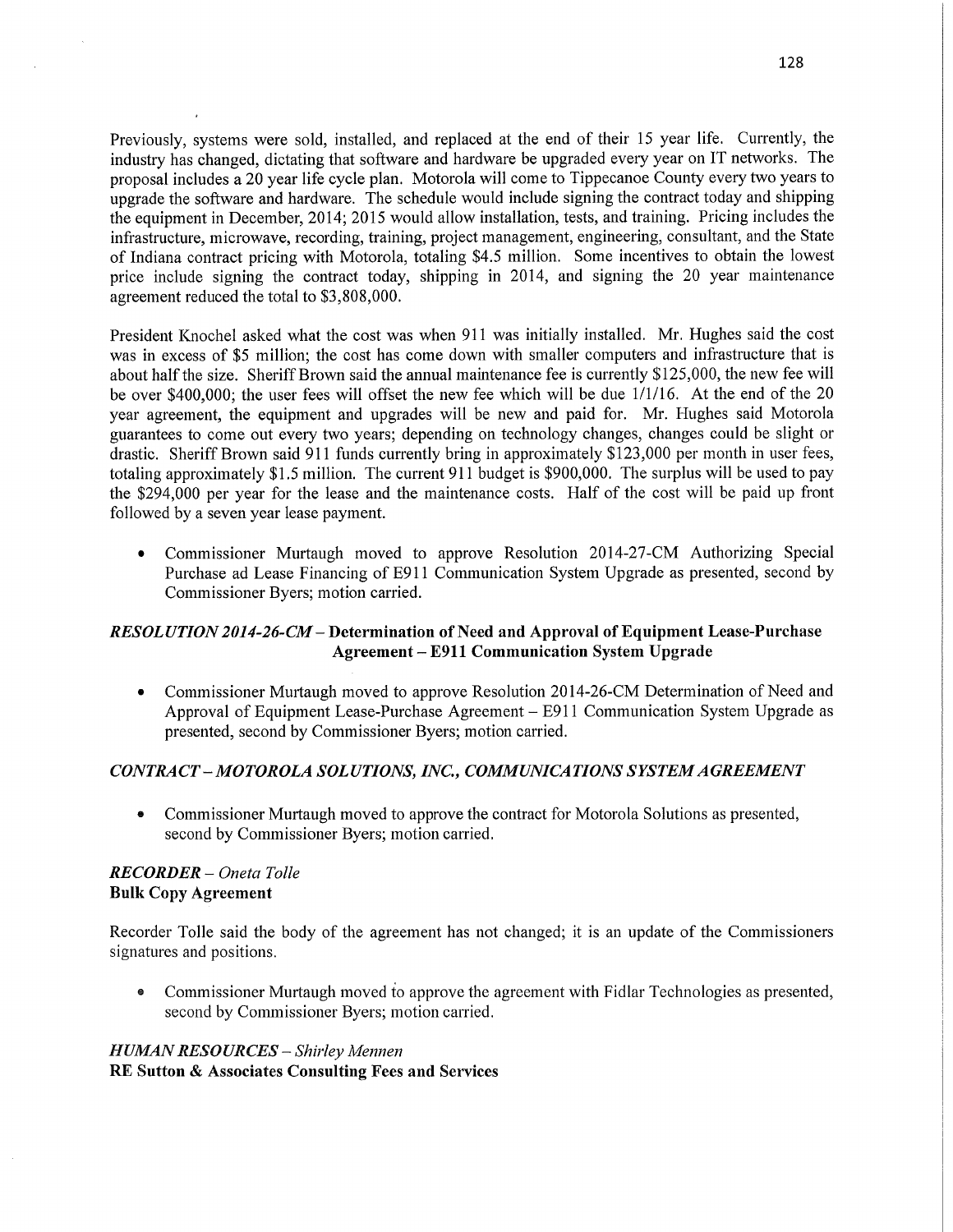Human Resources Director Mennen presented the renewal agreement for RE Sutton & Associates. There have been no changes to the fee which is \$1,050 per month.

**0** Commissioner Murtaugh moved to approve the renewal agreement with RE Sutton & Associates as presented, second by Commissioner Byers; motion carried.

#### **Anthem Blue Cross** and Blue **Shield** Renewal **Contract**

Director Mennen presented the renewal contract for Anthem Blue Cross and Blue Shield. The Anthem contract has increases to the Administrative Services Only (A80) and Reinsurance fees.

**0** Commissioner Murtaugh moved to approve the renewal contract with Anthem Blue Cross and Blue Shield as presented, second by Commissioner Byers; motion carried.

#### *GRANTS — Frank Cederquist*

Permission to Accept Grant

Commissioners' Assistant Cederquist requested approval to accept <sup>a</sup>grant for TEMA in the amount of \$8,485.20 from the Indiana Department of Homeland Security for Emergency Management Competitive Performance Grant. The grant will be used for the purchase of portable radios.

**0** Commissioner Murtaugh moved to approve permission to accept the grant for TEMA in the amount of \$8,485.20, second by Commissioner Byers; motion carried.

#### *RESOLUTION 2014—28-CM—* **Support** for **Tippecanoe County Veterans suffering with Traumatic Brain Injury** and **Post Traumatic Stress Disorder**

Attorney Luhman read the Resolution.

WHEREAS, **Tippecanoe County** is the **location** of the Indiana **Veteran's** Home and the **residence** of over 10,000 veterans. and **veteran's** issues are, **therefore, very** important to the Board of Commissioners of Tippecanoe **County;** *.* **WHEREAS, Traurnaflo Brain** InJury and PostTraumatic **Stress Disorder** are **important** issuers which create **significant** health **challenges** for **Indiana** veterans, **including** those who **served** in Afghanistan and **Iraq;**  WHEREAS, the effects **of'l'ruumntic** Brain Injury and Post Traumatic **Stress** Disorder can be debilitating, long lasting, and potentially fatal; W'HEREAS, **current treatments** for these **health** issues are **often** inadequate in **a** variety of **ways;**  WHEREAS, Hyperbarl'c Oxygen Therapy is an alternate **treatment that** bus the potential to restore the **functionality** of **these** veterans and alleviate **their suffering;**  WHEREAS, the Veteran's Administration, Medicare, and the Military Health System currently recognize the use of Hyperbaric Oxygen Therapy for other indications but not for traumatio brain **injury** and. **post-traumatic stress** disorder; NOW THEREFORE, BE IT RESOLVED that the Board of Commissioners of Tippecanoe Countyhercby **urges** the General **Assalnbly** to considerappropriate flunding and **investigation** for the provision of Hyperbaxio Oxygen **Therapy** to **those veterans** and **other** citizens **where** medically **indicatad** as an **effective** trentrnent.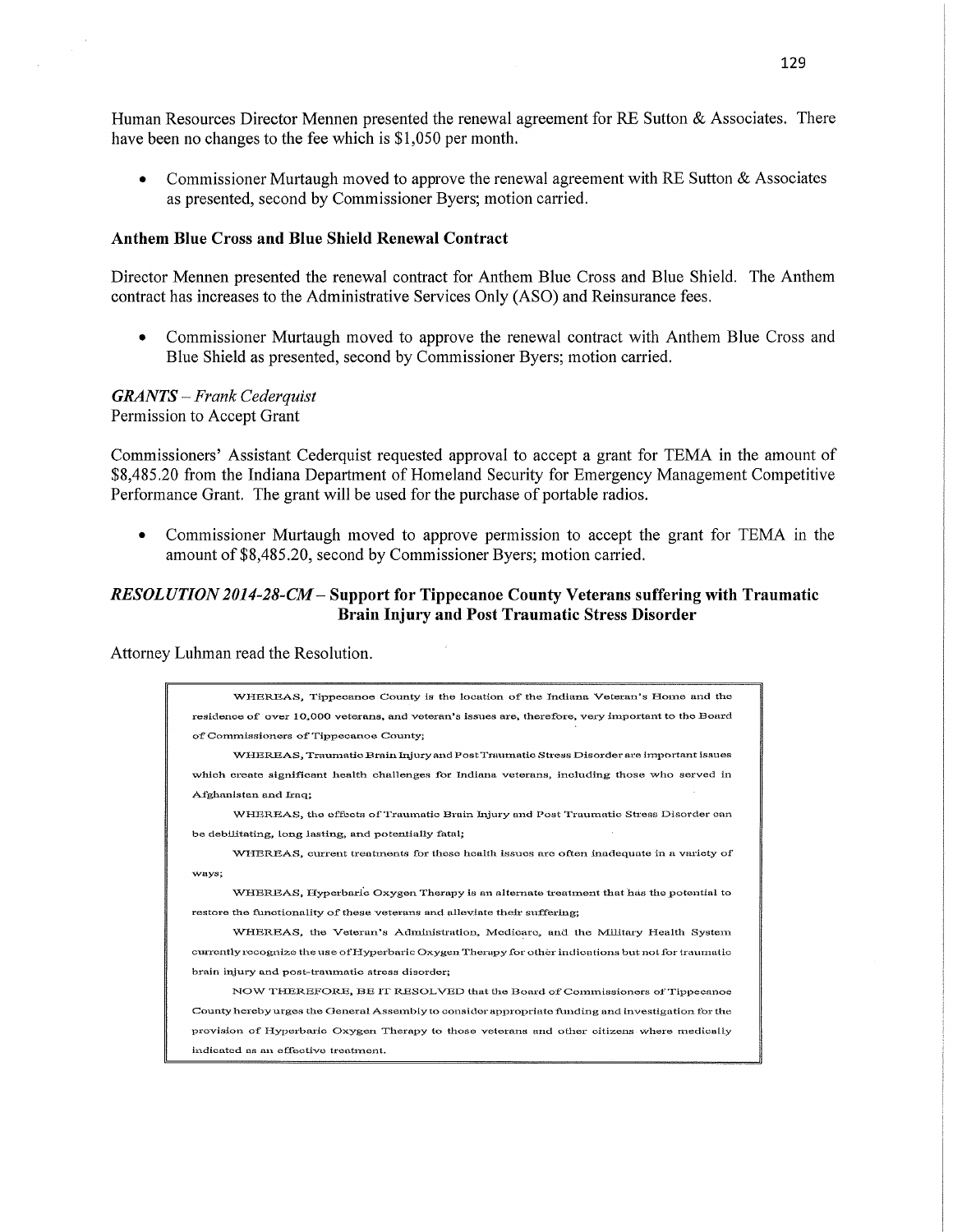**0** Commissioner Murtaugh moved to approve Resolution 2014-28-CM, second by Commissioner Byers; motion carried.

### *RESOLUTION 2014-29-CM—* **Establishing** the **Tippecanoe County Heartland** Economic Development **Area**

Attorney Luhman said the issue was previously considered in September. The County Redevelopment Commission adopted a Declaratory Resolution to create the Heartland Economic Development Area which is located north and east of the I65 and State Road 25 intersection. The Area Plan Commission adopted an order approving the Declaratory Resolution of Economic Development Plan and the Commissioners saw the issue when they adopted a Resolution approving the Area Plan Commission order. Last week, it went back to the Redevelopment Commission. After a public hearing, <sup>a</sup> Confirmatory Resolution was adopted to establish the area. The final step is for the Board of Commissioners to adopt Resolution 2014-29-CM which determines it is in the best interest of the County to establish an economic development area in the Tippecanoe County Heartland Economic Development Area as described in the Declaratory Resolution.

**0** Commissioner Murtaugh moved to approve Resolution 2014-29—CM Establishing the Tippecanoe County Heartland Economic Development Area as presented, second by Commissioner Byers; motion carried.

# *CONTRACT* **— ARKOR Architects & Engineers** for **Fairgrounds Restroom** and **Horse & Pony Judging Stand**

Commissioner Byers said he was approached by the Tippecanoe County 4-H Horse & Pony Club requesting <sup>a</sup>new judging stand and also an upgrade to the restroom to be ADA compatible. The contract will include architectural design drafting of the structure to combine the two. The Horse & Pony Club plans to provide several thousand dollars of labor and time; the County budget has money for ADA projects. The contract with ARKOR is \$12,000 to create construction documents suitable for final construction estimates.

**0** Commissioner Byers moved to approve the contract with ARKOR Architects and Engineers for the Fairgrounds restroom and horse and pony judging stand project, second by Commissioner Murtaugh; motion carried.

### *APPOINTMENTS TO COMMON WAGE BOARD*

**0** Commissioner Murtaugh moved to appoint Jean Hall as the Legislative Body Representative for projects on the West Lafayette Community School Corporation Common Construction Wage Committee on November 13 and November 19, 2014, second by Commissioner Byers; motion carried.

#### *UNFINISHED B USINESS*

Commissioner Murtaugh provided an update on the Animal Control Ordinance saying the committee has met four times. The Ordinance will be significantly changed and will be presented as a 1<sup>st</sup> reading at the first meeting in December.

Commissioner Byers said no appraisals have been received for the building on  $4<sup>th</sup>$  Street.